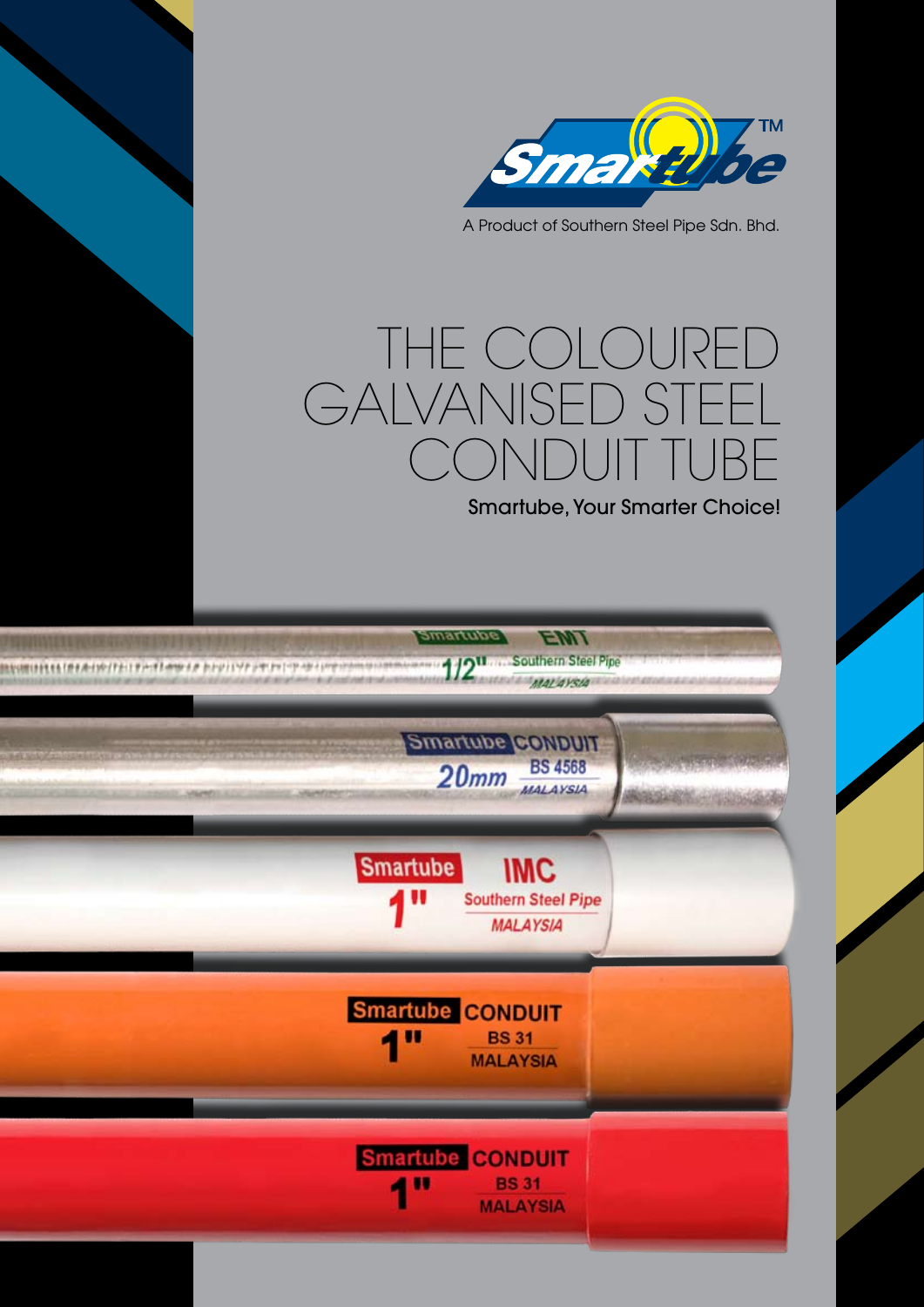# colours









## Colour Options & APPLICATIONS FC<br>SMARTUBE\_CONI SMART

(In-line hot-dip galvanized conduit)

#### SMARTUBE RED • Fire alarm & security system

### *JARTUBE ORANGE*

- Lighting & fibre optic system
- General system for machineries

## SMARTUBE WHITE

- Blends well in light coloured areas
- PA System & IT System

## SMARTUBE CLEAR

Standard for conventional applications

### STANDARD &<br>SPECIFICATIC SPECIFICATIONS Smartube conduit is manufactured conforming

to the following standards:

- • UL 797 (EMT)
- **UL 1242 (IMC)**
- **BS 31**
- **BS 4568**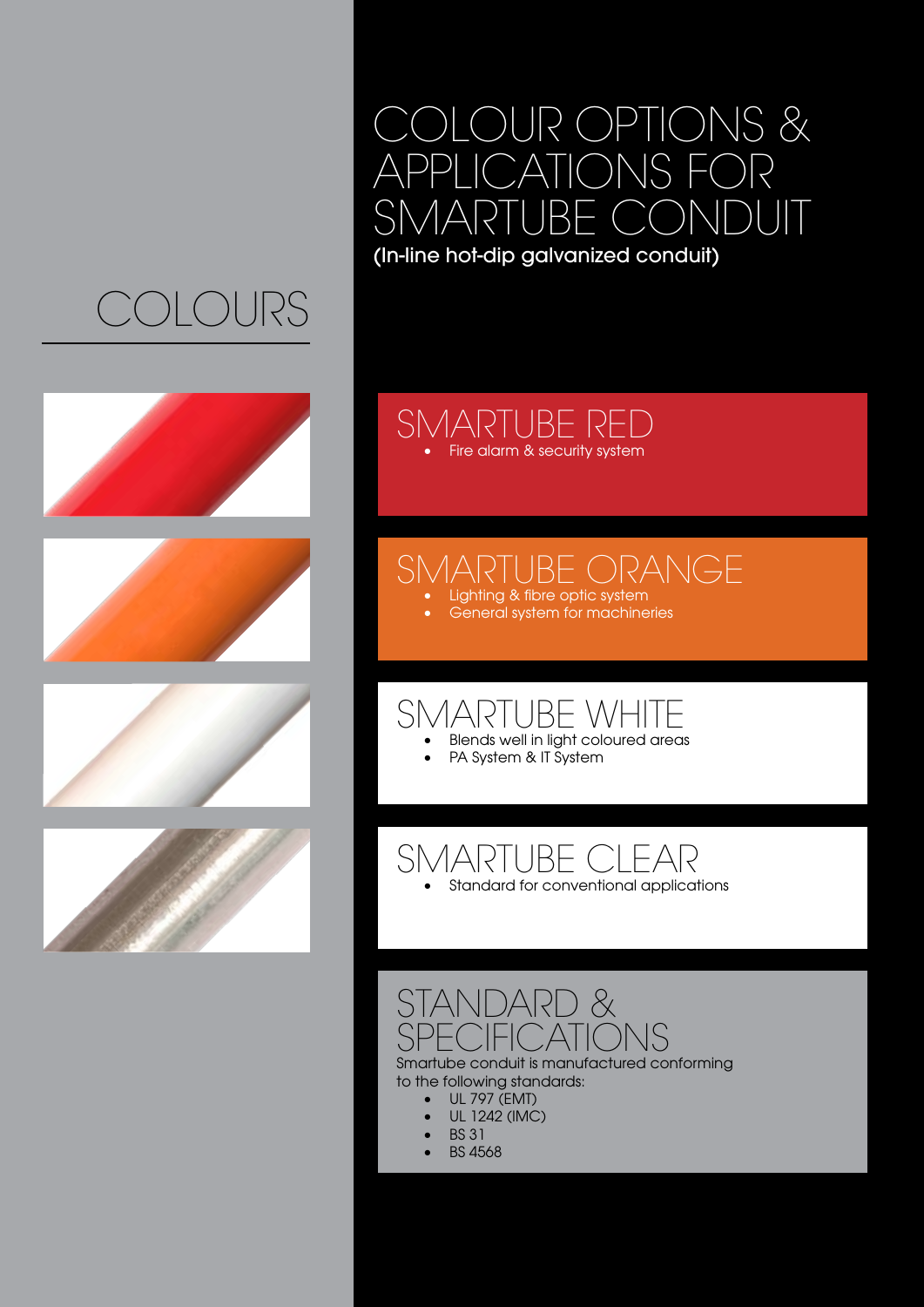

### EMT - ELECTRICAL METALLIC TUBING UL Listed File No. E313230

|                                        |    | <b>Nominal</b>             |      |                                         |      |             |    |                          |                                    |        | Quantity In              |                                |
|----------------------------------------|----|----------------------------|------|-----------------------------------------|------|-------------|----|--------------------------|------------------------------------|--------|--------------------------|--------------------------------|
| <b>Trade Size</b><br><b>Designator</b> |    | Outside<br><b>Diameter</b> |      | <b>Nominal Wall</b><br><b>Thickness</b> |      | Unit Length |    | <b>Nominal</b><br>Weight | Nominal Wt. Per<br>100 Ft. (30.5M) |        | Primary<br><b>Bundle</b> | <b>Master</b><br><b>Bundle</b> |
| in.                                    | mm | in.                        | mm   | in.                                     | mm   | m           | ft | kg/pc                    | lb.                                | kg.    | Pcs                      | Pcs                            |
| $\frac{1}{2}$                          | 16 | 0.706                      | 17.9 | 0.042                                   | 1.07 | 3.050       | 10 | .46                      | 32.19                              | 14.60  | 10                       | 700                            |
| $\frac{3}{4}$                          | 21 | 0.922                      | 23.4 | 0.049                                   | 1.25 | 3.050       | 10 | 2.21                     | 48.72                              | 22.10  | 10                       | 500                            |
|                                        | 27 | 1.163                      | 29.5 | 0.057                                   | 1.45 | 3.050       | 10 | 3.08                     | 67.90                              | 30.80  | 10                       | 300                            |
| 1-1/4                                  | 35 | .510                       | 38.4 | 0.065                                   | 1.65 | 3.050       | 10 | 4.74                     | 104.50                             | 47.40  | 5                        | 200                            |
| $1 - 1/2$                              | 4  | 1.740                      | 44.2 | 0.065                                   | 1.65 | 3.050       | 10 | 5.49                     | 121.03                             | 54.90  | 5                        | 150                            |
| 2                                      | 53 | 2.197                      | 55.8 | 0.065                                   | 1.65 | 3.050       | 10 | 6.99                     | 154.10                             | 69.90  | 3                        | 120                            |
| $2 - 1/2$                              | 63 | 2.875                      | 73.0 | 0.072                                   | 1.83 | 3.050       | 10 | 10.16                    | 223.99                             | 101.60 | -                        | 61                             |
|                                        |    |                            |      |                                         |      |             |    |                          |                                    |        |                          |                                |

Remarks: Trade size 1-1/2" (41mm) through 2-1/2" (63mm) pending UL approval.

### IMC - INTERMEDIATE METAL CONDUIT UL Listed File No. E255245

|                                 |     | <b>Nominal</b>             |               |                                  |      |                            |   |            |                          |                                    |        | Quantity In                     |                                |
|---------------------------------|-----|----------------------------|---------------|----------------------------------|------|----------------------------|---|------------|--------------------------|------------------------------------|--------|---------------------------------|--------------------------------|
| <b>Trade Size</b><br>Designator |     | Outside<br><b>Diameter</b> |               | Minimum Wall<br><b>Thickness</b> |      | Length Without<br>Coupling |   |            | <b>Nominal</b><br>Weight | Nominal Wt. Per<br>100 Ft. (30.5M) |        | <b>Primary</b><br><b>Bundle</b> | <b>Master</b><br><b>Bundle</b> |
| in.                             | mm  | in.                        | <sub>mm</sub> | in.                              | mm   | m                          |   | ft and in. | kg/pc                    | lb.                                | kg.    | <b>Pcs</b>                      | <b>Pcs</b>                     |
| $\frac{1}{2}$                   | 16  | 0.815                      | 20.7          | 0.070                            | 1.79 | 3.030                      | 9 | $11 - 1/4$ | 2.81                     | 62.00                              | 28.10  | 10                              | 350                            |
| $\frac{3}{4}$                   | 21  | .029                       | 26.1          | 0.075                            | 1.90 | 3.030                      | 9 | $11 - 1/4$ | 3.81                     | 84.00                              | 38.10  | 10                              | 250                            |
|                                 | 27  | .290                       | 32.8          | 0.085                            | 2.16 | 3.025                      | 9 |            | 5.40                     | 119.00                             | 54.00  | 10                              | 170                            |
| $1 - 1/4$                       | 35  | .638                       | 41.6          | 0.085                            | 2.16 | 3.025                      | 9 | 11         | 7.17                     | 158.00                             | 71.70  | 5                               | 135                            |
| $1 - 1/2$                       | 41  | .883                       | 47.8          | 0.090                            | 2.29 | 3.025                      | 9 |            | 8.80                     | 194.00                             | 88,00  | 5                               | 110                            |
| 2                               | 53  | 2.360                      | 59.9          | 0.095                            | 2.41 | 3.025                      | 9 | 11         | 11.61                    | 256.00                             | 116.10 | 5                               | 80                             |
| $2 - 1/2$                       | 63  | 2.857                      | 72.6          | 0.140                            | 3.56 | 3.010                      | 9 | $10-1/2$   | 20.00                    | 441.00                             | 200.00 | $\overline{\phantom{m}}$        | 37                             |
| 3                               | 78  | 3.476                      | 88.3          | 0.140                            | 3.56 | 3.010                      | 9 | $10-1/2$   | 24.63                    | 543.00                             | 246.30 |                                 | 30                             |
| $3 - 1/2$                       | 91  | 3.971                      | 100.9         | 0.140                            | 3.56 | 3.005                      | 9 | $10 - 1/4$ | 28.53                    | 629.00                             | 285.30 | $\qquad \qquad$                 | 24                             |
| 4                               | 103 | 4.466                      | 113.4         | 0.140                            | 3.56 | 3.005                      | 9 | $10 - 1/4$ | 31.75                    | 700.00                             | 317.50 |                                 | 24                             |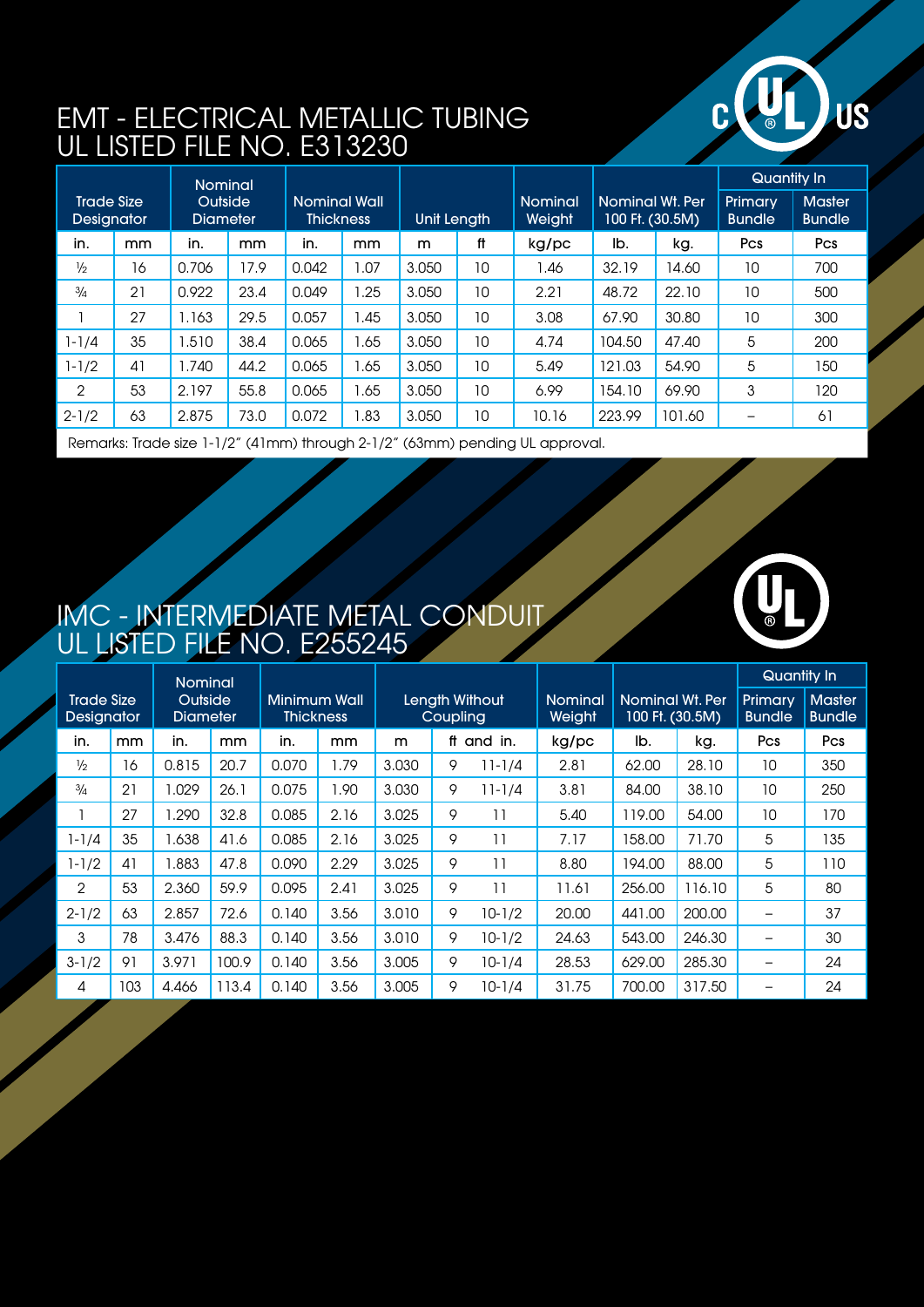### BS31: 1940 THREADED CONDUIT Heavy Gauge Class B

|                                 |    |                                           |               |                                         |     |                       |                |      |       | Quantity In              |                                |
|---------------------------------|----|-------------------------------------------|---------------|-----------------------------------------|-----|-----------------------|----------------|------|-------|--------------------------|--------------------------------|
| <b>Trade Size</b><br>Designator |    | <b>Nominal Outside</b><br><b>Diameter</b> |               | <b>Nominal</b><br><b>Wall Thickness</b> |     | <b>Unit</b><br>Length | Nominal Weight |      |       | Primary<br><b>Bundle</b> | <b>Master</b><br><b>Bundle</b> |
| in.                             | mm | in.                                       | <sub>mm</sub> | in.                                     | mm  | m                     | kg/pc          | kg/m | kg/ft | Pcs                      | Pcs                            |
| $\frac{3}{4}$                   | 19 | 0.745                                     | 18.9          | 0.063                                   | 1.6 | 3.05                  | 2.14           | 0.70 | 0.21  | 10                       | 50                             |
|                                 |    |                                           |               |                                         |     | 3.81                  | 2.67           |      |       |                          |                                |
| п                               | 25 | 0.993                                     | 25.2          | 0.063                                   | 1.6 | 3.05                  | 2.90           | 0.95 | 0.29  | 10                       | 50                             |
|                                 |    |                                           |               |                                         |     | 3.81                  | 3.62           |      |       |                          |                                |
|                                 | 32 | 1.245                                     | 31.6          | 0.063                                   | 1.6 | 3.05                  | 3.66           | 1.20 | 0.37  | 5                        | 25                             |
| $1 - 1/4$                       |    |                                           |               |                                         |     | 3.81                  | 4.57           |      |       |                          |                                |
|                                 | 38 | 1.493                                     |               |                                         | 1.8 | 3.05                  | 5.00           | 1.64 | 0.50  | 5                        | 25                             |
| $1 - 1/2$                       |    |                                           | 37.9          | 0.071                                   |     | 3.81                  | 6.25           |      |       |                          |                                |
| $\mathbf{2}$                    | 50 | 1.992                                     | 50.6          | 0.080                                   | 2.0 | 3.05                  | 7.44           | 2.44 |       |                          | 15                             |
|                                 |    |                                           |               |                                         |     | 3.81                  | 9.30           |      | 0.74  | 3                        |                                |

### BS 4568: Part 1:1970 THREADED CONDUIT **HEAVY GA**

|                                 |                                           |                                         |                       |       |                       | Quantity In              |                                |                        |
|---------------------------------|-------------------------------------------|-----------------------------------------|-----------------------|-------|-----------------------|--------------------------|--------------------------------|------------------------|
| <b>Trade Size</b><br>Designator | <b>Nominal Outside</b><br><b>Diameter</b> | <b>Nominal</b><br><b>Wall Thickness</b> | <b>Unit</b><br>Length |       | <b>Nominal Weight</b> | Primary<br><b>Bundle</b> | <b>Master</b><br><b>Bundle</b> |                        |
| mm                              | <sub>mm</sub>                             | mm                                      | m                     | kg/pc | kg/m                  | kg/ft                    | <b>Bundle</b><br>(Pcs)         | <b>Bundle</b><br>(Pcs) |
|                                 | 19.85                                     | 1.6                                     | 3.00                  | 2.14  | 0.713                 | 0.217                    | 10                             | 50                     |
| 20                              |                                           |                                         | 3.75                  | 2.67  |                       |                          |                                |                        |
|                                 |                                           |                                         | 3.81                  | 2.72  |                       |                          |                                |                        |
|                                 |                                           | 1.6                                     | 3.00                  | 2.71  | 0.903                 | 0.275                    | 10                             | 50                     |
| 25                              | 24.80                                     |                                         | 3.75                  | 3.39  |                       |                          |                                |                        |
|                                 |                                           |                                         | 3.81                  | 3.44  |                       |                          |                                |                        |
|                                 |                                           | 1.6                                     | 3.00                  | 3.56  | 1.185                 |                          |                                | 25                     |
| 32                              | 31.80                                     |                                         | 3.75                  | 4.44  |                       | 0.361                    | 5                              |                        |
|                                 |                                           |                                         | 3.81                  | 4.51  |                       |                          |                                |                        |